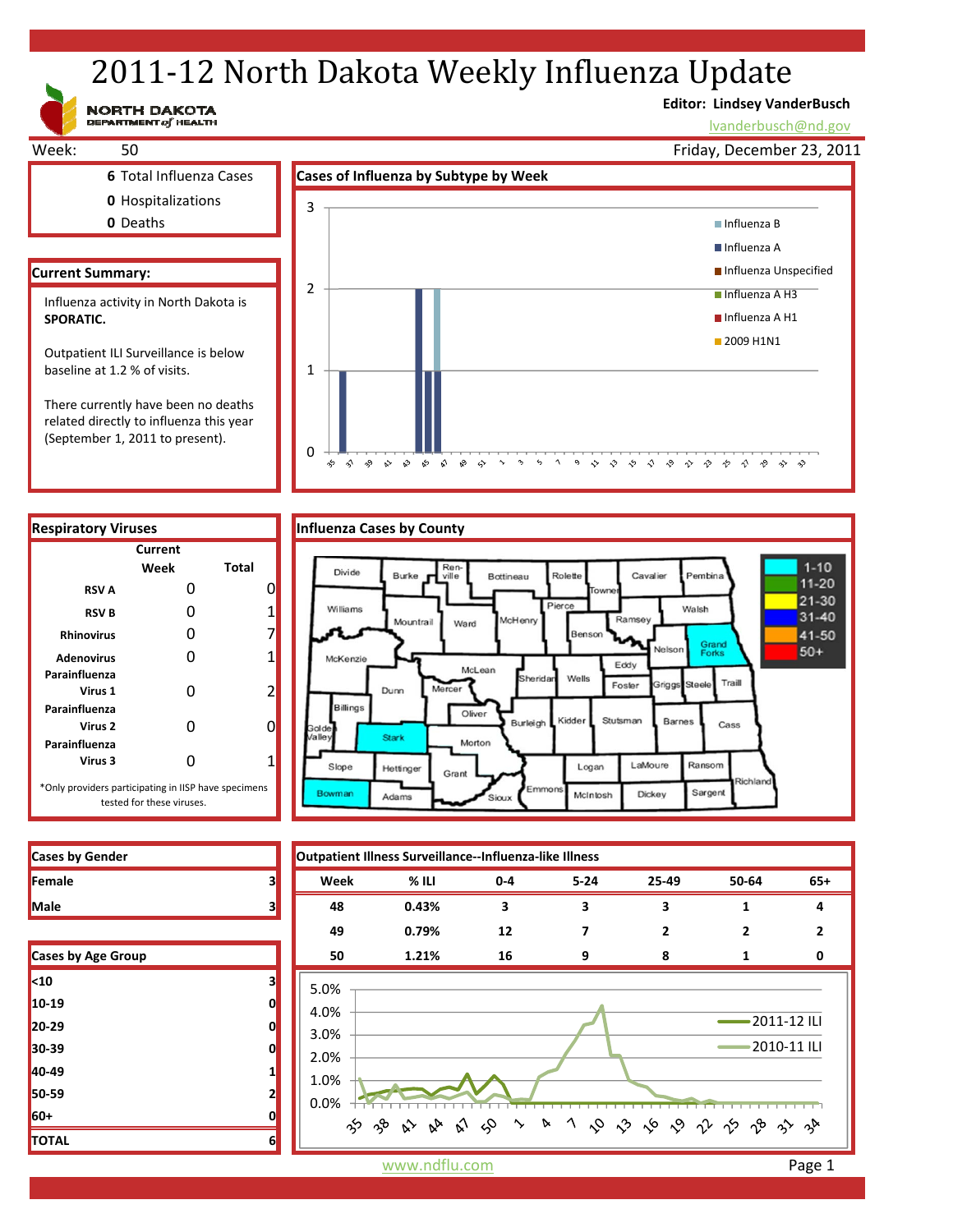# 2011-12 North Dakota Weekly Influenza Update

NORTH DAKOTA<br>DEPARTMENT of HEALTH





\*These data do not represent all laboratory results for influenza.



Friday, December 23, 2011

### **North Dakota School Surveillance:**

**‐‐ 5 North Dakota Schools Reporting**

**‐‐ Percent Absent due to illness for Week 49 is well below what would be considered significant absenteeism.**

**‐‐ If your school would be willing to particiapte in our surveillance, please contact Lindsey VanderBusch, lvanderbusch@nd.gov.**

### **Sentinel Laboratory Surveillance**

**‐‐ 14 North Dakota Laboratories Reporting**

**‐‐ The number of percent positive on influenza tests remains low.**

**‐‐ Reminder, when influenza activity is low, the positive predictive value of the tests are low. This means that the possiblity of false positives are high.**